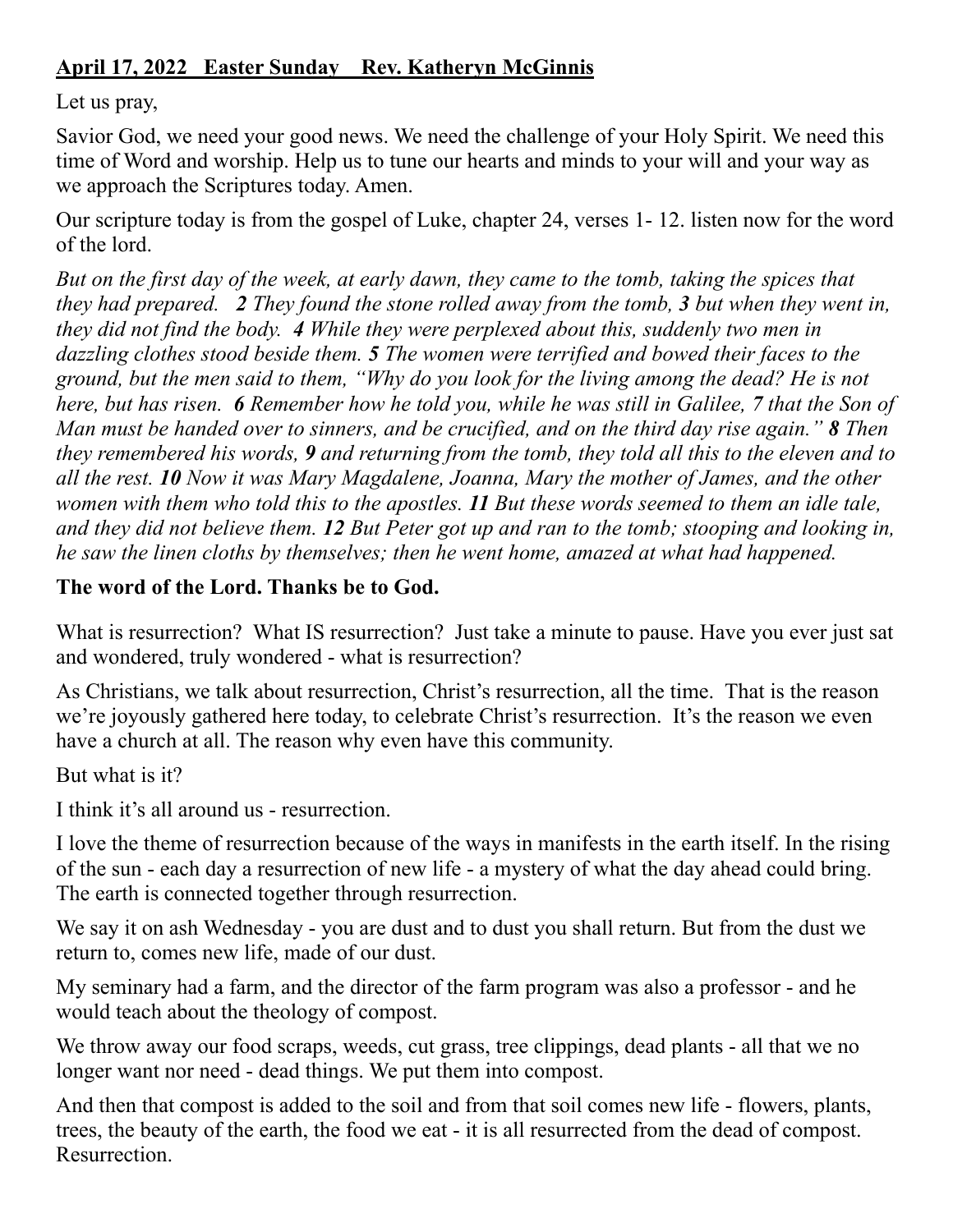Thus we taste resurrection. It is resurrection that nourishes our bodies, fuels our growth, sustains our lives. It's all resurrection.

That early morning after the sabbath, the women come with spices to the tomb - ready to do the final ritual to say goodbye to their friend, ready to have closure. But that is not what they get.

When they arrive, they find the tomb empty - leaving them perplexed, confused - as I think we all would be. And then two men in dazzling clothes appear and tell them Jesus isn't there. He is risen.

And they are afraid - again, as I think we all would be. And they don't understand. So the men tell them to remember - remember what Jesus said. And the women left and told the disciples and everyone that Jesus was risen.

I wonder if they even truly understood what they were saying.

What it meant for Jesus to have risen - because they didn't see Jesus. They didn't see the resurrected Christ.

They had to remember what Jesus had told them - that the Son of Man must be handed over to sinners, and be crucified, and on the third day rise again - and believe.

When they tell the disciples no one believes them. Even though the disciples had every reason to believe them.

These women - Mary, Joanne, Mary and the other women - they had been with Jesus from the beginning. They were with him all the way back in Galilee where Luke tells us they provided for Jesus from their resources.

They stayed with him throughout his ministry and journey into Jerusalem and were there when he was crucified, and they watched him die when others left, then they stayed further and watched as he was buried.

They prepared the spices, and they were the ones who went to the tomb as soon as the sabbath had ended.

No one else. Not the disciples. It was the women.

Yet - the disciples didn't believe them. Maybe the disciples didn't believe them because women were not held in high regard in first century Palestine. I think that is partly the reason.

But I also think they didn't believe because why would they? Who would believe in such a crazy thing as resurrection?

As Anna Carter Florence says: "Resurrection turns the world upside down - if the dead won't stay dead, what can you count on?"

What can you count on?

Christ's resurrection shows us that God's ways are not our ways. God is doing a new thing each and every day - and it is impossible to believe.

But believe we must.

In that empty tomb, when the two men in dazzling clothes appear, the first thing they say to the women is "Why do you look for the living among the dead?"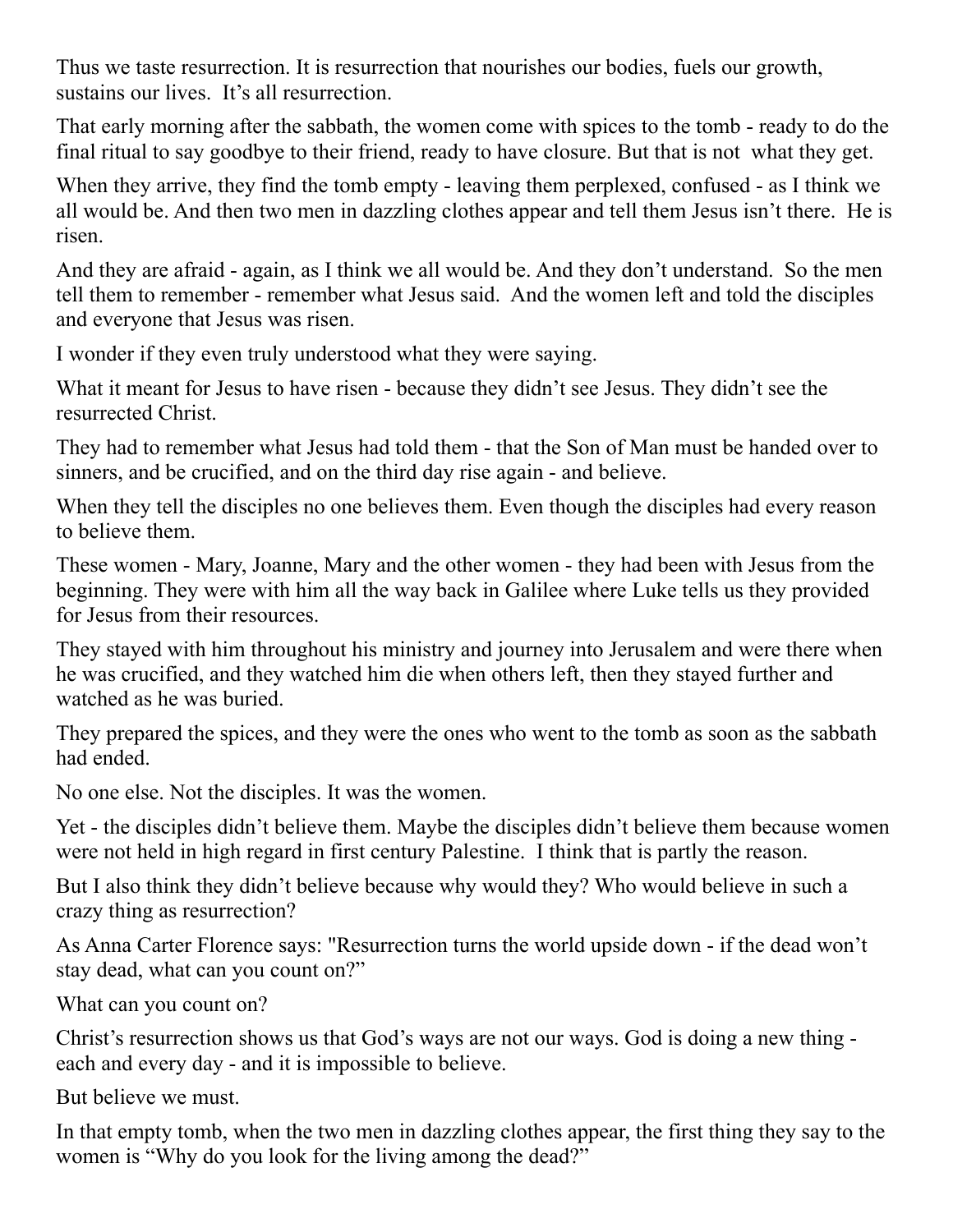To believe in resurrection we cannot look for Jesus among the dead - the things of old. Jesus is not there.

He is risen to new life. What are the empty tombs we long to return to, hoping to find the gospel?

Are they the routines we cling to just because it is always the way things have been done? Because they are safe and comfortable.

Is it our longing to always look back - fantasizing about how great we think things used to be instead of looking forward with wonder to the way things could be.

These are our empty tombs. Do we return to empty tombs in ourselves? What parts of ourselves, that as we grown and change, we no longer need - but we cling to regardless.

What parts of our selves do we need to leave in the empty tomb in order to have new life in resurrection?

I once heard that when you die in this world, you make space for resurrection.

Do we have the courage to let those things die, the ways of old - to make space for resurrection?

On easter Sunday we read about that empty tomb - that tomb where Jesus used to be, but is no longer there. Yet our charge is to not focus on the empty tomb, but to leave it and share with all the joy of new life in christ.

To see all the ways the resurrected Christ is manifested in our lives and world today. And strangely enough, the paradox of it all is that even though our charge is to leave the empty tomb for Christ is not there, in order to seek christ in new life, we must remember.

Just as the women went to the tomb to remember - to remember their beloved friend and the life he lived and the love he gave - in order to leave the tomb the two men tell them to remember. Remember that the son of man must be handed over to sinners, and be crucified, and on the third day rise again.

In order to live in resurrection, in new life here and now - we must, as Alan Culpepper tell us, "remember what Jesus had done and what he had taught. Remember the meals in Jesus' fellowship, his healing and his parables, the bent woman and the 10 lepers. Would you understand the meaning of the empty tomb? remember Galilee."

It is the charge to remember that grounds the mystery of resurrection in the everyday world of human living as well as in the demanding communal ethic that Jesus taught.

For if remember what Jesus did - and we do our best to live his teachings - it is there that we see new life spring forth.

It is there that the hope of resurrection is made manifest. It is there that the darkness is overcome.

I keep coming back to the women. Because the importance of the women in the resurrection narrative in all the gospels cannot be overstated. In EVERY GOSPEL, it is *the women* who go to the empty tomb on the morning after the sabbath and receive the message of Christ's resurrection.